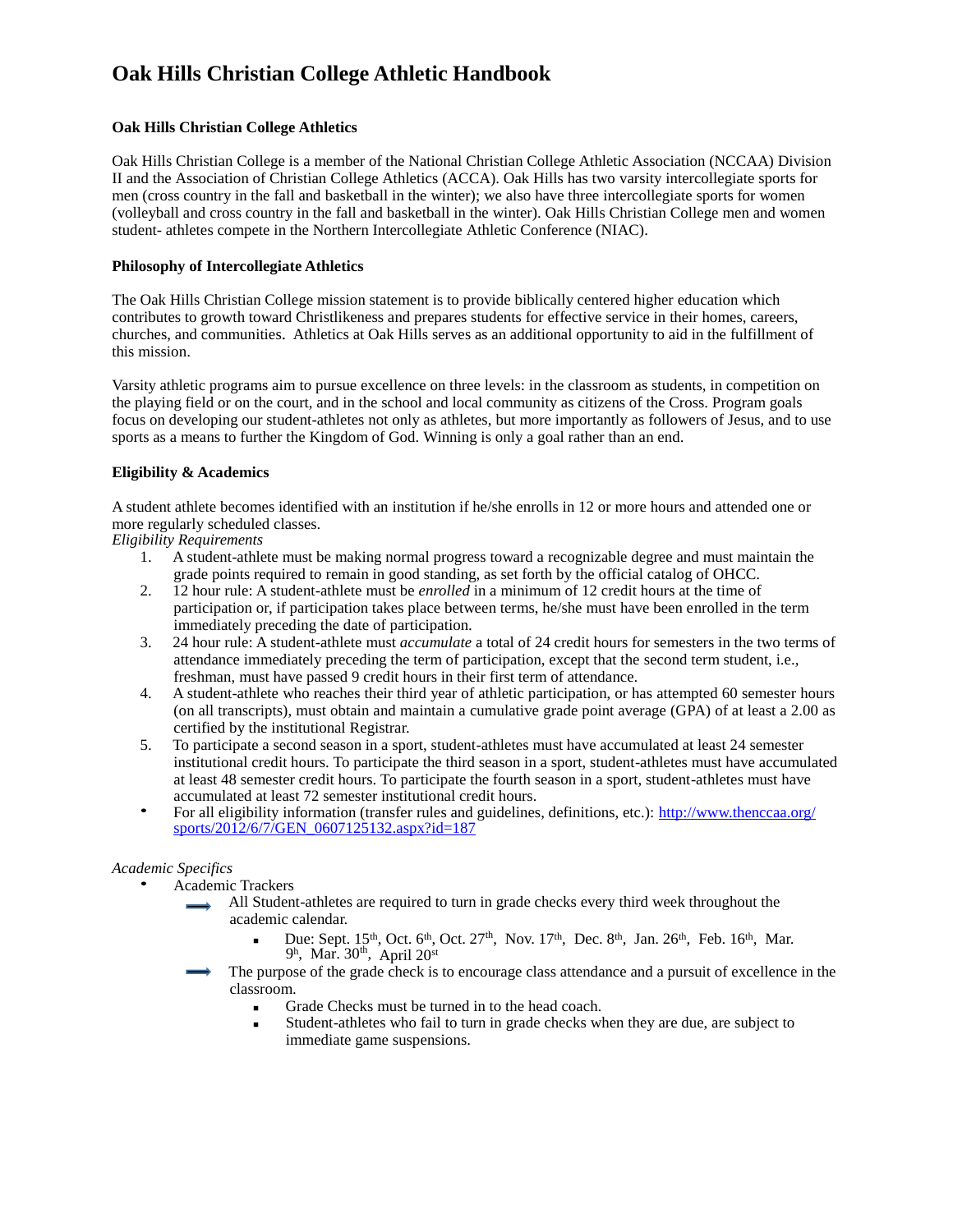- Study Hall
	- The purpose of study halls for student-athletes at Oak Hills Christian College is to promote and encourage academic performance.
	- Required Study Halls
		- Student-athletes who receive conditional or special acceptance into Oak Hills Christian College are subject to study halls by the athletic dept. and/or coaching staff.
		- Student-athletes with a GPA under 2.5 for that term or with a cumulative GPA at or below a 2.3 are subject to study halls by the athletic dept. or coaching staff.
		- Student-athletes with grades at or below a C during the semester are subject to study halls by the athletic dept. or coaching staff.

## **Classes Attendance Policy**

Students are expected to be *present* at all class sessions. However, in cases where this is not an option, notifying instructors and arranging for missed work is your responsibility. It remains at the discretion of each instructor as to if/how work is to be made up. The instructor determines the attendance policy for each class and students should be aware of his or her specific policy. Students are expected to be *punctual* in their attendance at all classes. *Class Absence Procedure*

- 1. Students must notify instructors beforehand so that they are clear on any assignments that might be missed and possible assignment or exam deadlines.
- 2. Students are expected to complete all work prior to missing class (when possible) and making up missed work according to the instructor's policies.
- 3. Students need to be aware of each instructor's specific absence policy.
- 4. If concerns, problems, or questions arise about absence policies, contact the individual instructor, the Faculty Athletic Representative, and/or the Director of Athletics.

## **Drug and Alcohol Policy**

Oak Hills Christian College has a strict drug and alcohol policy in place and student-athletes will be held to the highest standards. There will be a zero tolerance policy in place. Drug tests will be administered in the event that use comes into question. If found to be using you will automatically be suspended until all the facts are complete. As Christian student-athletes we are called to live an above reproach lifestyle. Random Drug testing will be conducted throughout the school year in accordance to local and national associations.

# **Ethical Conduct: Sportsmanship & Behavioral Guidelines**

## *Sportsmanship*

Oak Hills Christian College does not accept unsportsmanlike behavior at any athletic contest. Conduct in and out of the athletic arena is a direct reflection on Oak Hills Christian College, the local community, and most importantly on our Lord and Savior, Jesus. Athletics is an arena where we represent our school in a very public light, so both participants and spectators are reminded to behave in a responsible manner. This includes, but is not limited to, treating opponents, officials and spectators with respect, never using improper or foul language, cheering for our team and not against our opponents, and abiding by all rules and regulations. By using the role of education through sports we aim to teach our student-athletes and surrounding community acts of good sportsmanship and respect for others. Through sportsmanship we show and teach values of love, humility, responsibility, sincerity, equality, pride, and the goal of excellence. Furthermore, players and spectators shall never behave in a manner that is an embarrassment to our programs, athletes, or college. People not adhering to this policy will be removed from that event and may be banned from future contests. Remember that participating in intercollegiate athletics at Oak Hills Christian College is a privilege, not a right.

## *Behavior Guidelines*

Each student-athlete represents Oak Hills Christian College and is expected to conduct himself/herself responsibly and in a mature manner. Behavior on and off the playing surface reflects Oak Hills Christian College and each team. Make this reflection a positive one. Disciplinary action leading to athletic suspension may result from such violations. Following are a list of specific areas of conduct to be aware of but not limited to this list:

- *Language*: Keep all language clean no matter where you are.
- *Social Media*: Student-athletes must remember that they are representatives of Oak Hills Christian College and are in the public eye more so than other students. Please keep the following in mind as you participate on social networking websites: no offensive or inappropriate pictures or comments, no content that could embarrass or disrespect you, your family, your team, the athletics department, or Oak Hills Christian College (including information that may be posted by others onto your site), and never post your home address, phone number, birth date or personal info for safety reasons.
- *Travel*: Remain with the team at all times on road trips except when extenuating circumstances arise and are approved by the head coach, adhere to all on-campus collegiate policies while representing the college abroad. It is the department's request that all student-athletes travel to and from away contest with Oak Hills Christian College's transportation and supervision. Any special transportation arrangements must be arranged prior to the event.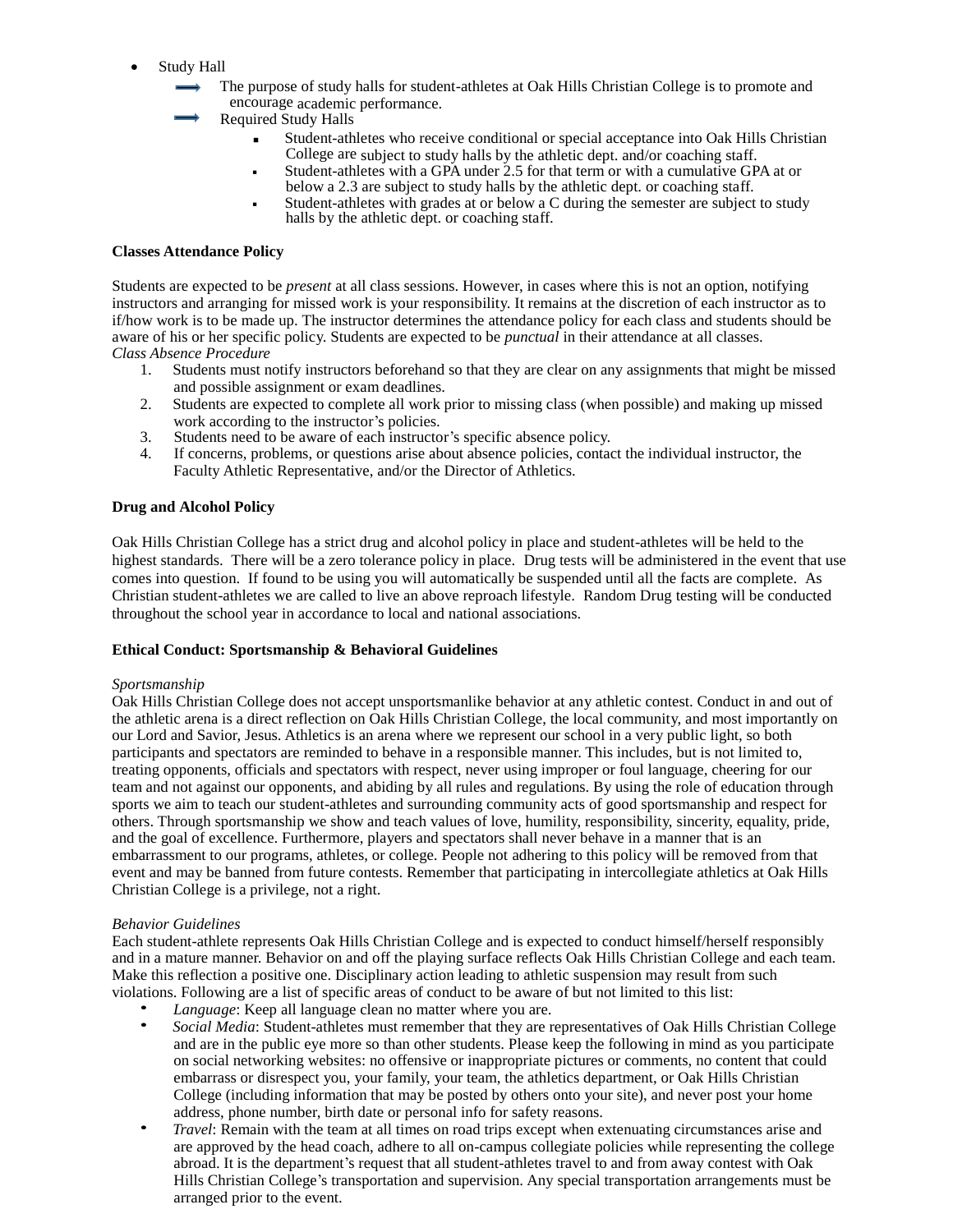- Unexcused practice or game absences will be handled per case by the coaching staff and athletic director
- Student-athletes academically ineligible will NOT be allowed to accompany their respective team on road trips
- Student-athletes under disciplinary action from the school, athletic dept. or coaching staff will NOT be allowed to accompany their respective team on road trips.
- All teams will have a maximum number of student-athletes on road trips and is dependent on the overall size of the team and current budget numbers: cross country- 12, men's and women's basketball- 15. The head coach and athletic director will be the final word.
- Student-athletes could face discipline and even dismissal for violations of team, athletic department, college and/or NCCAA/ACCA/NIAC policies.